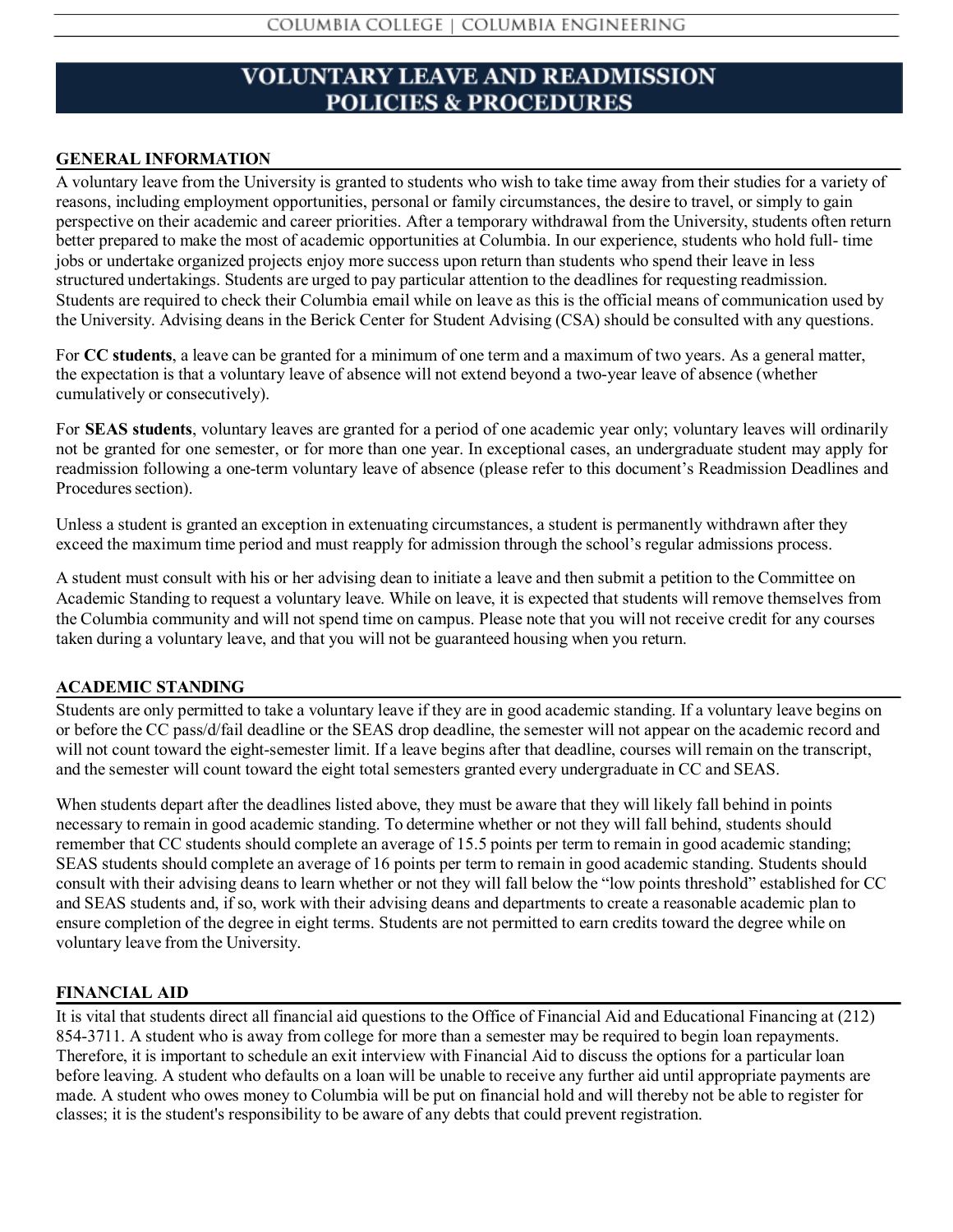#### **HOUSING**

Housing and Dining will send detailed check-out information to you as soon as they receive an advising dean's notice of your withdrawal. This email will include the date and time you are required to vacate the residence halls. You must complete the cancellation step through the [Housing](https://portalx.housing.columbia.edu/) Portal. To officially check out, you must visit the Hartley Hospitality Desk to officially cancel your room and return any room key(s). Residents of the Brownstones are required to follow the same check-out procedures. Even if you withdraw prior to the start of a term, there may be a cancellation fee – you can learn more by visiting the Housing website here: <https://housing.columbia.edu/content/cancellation>

#### Please note: If you take a voluntary leave, you will not be guaranteed housing for the remainder of your time at **Columbia and you will not be able to participate in Room Selection**.

## **CAMPUS INVOLVEMENT WHILE ON LEAVE**

Students are not permitted to audit classes, be involved in student groups or Columbia University affiliated activities, or otherwise spend time on campus during a leave. To reinforce this expectation, the student ID and swipe access are deactivated during the leave.

#### **PARENTAL NOTIFICATION**

Ordinarily, the student's parent(s)/guardian(s) will be notified when a student's status changes at the university, (e.g. when a student goes on leave and when a student is readmitted from leave).

#### **WITHDRAWAL PROCEDURES**

To take a voluntary leave of absence, complete the following checklist:

- $\Box$  Meet with your advising dean as soon as possible to discuss the leave.
- $\Box$  Complete and submit a Petition to Take a Voluntary Leave of Absence. Petitions may be submitted to your advising dean or to the Berick Center for Student Advising in 403 Lerner Hall.
- If you are a resident of **Columbia Housing,** including the Brownstones and Fraternity/Sorority Housing and are requesting a **Voluntary Leave during the semester**, take the following steps:
	- Make plans to leave university housing within 48 hours of your withdrawal date. The Housing and Dining
	- Office will send detailed check-out information to you as soon as they receive your advising dean's notice of your withdrawal. This email will include the date and time you are required to move out of the residence halls. Log in to the [Housing](https://portalx.housing.columbia.edu/) Portal to officially cancel your Housing Application. Visit the Hartley Hospitality Desk to

properly check out of your room and return any keys.

- Request mail forwarding with [Columbia](https://mailservices.columbia.edu/undergraduate-mail/forwarding-mail) Mail and update your address in SSOL. You are no longer eligible to receive
- mail or packages in the Student Mail Center. Please notify the U.S. Postal Service of a change of address. Official change of address can be filed online or at any USPS branch office.
- If you have signed a housing contract to live in Columbia Housing, including Fraternity/Sorority Housing and are
	- requesting a Voluntary Leave before the start of the next semester, you must follow procedures to cancel your housing application through the [Housing](https://portalx.housing.columbia.edu/06CCCEC4/1/1/Home-Home) Portal.
- If you receive Financial Aid, notify the Office of Financial Aid and Educational Financing at (212) 854-3711.
- If you are covered by a Columbia health insurance plan, contact the insurance office at  $(212) 854-7210$  to complete the process to ensure full coverage. If you have waived Columbia insurance, you must contact your own insurance provider for details on coverage.
- If you are an **international student**, please note that you must leave the United States within 15 days of your withdrawal date. Contact the International Students and Scholars Office (ISSO) to discuss your plans at [isso@columbia.edu](mailto:isso@columbia.edu) or (212) 854- 3587. Visit the ISSO website for more information: http://www.columbia.edu/cu/isso/visa/F-1/F-1\_LOA.html.
- Columbia University will send you an official notification that your withdrawal has been processed and informing you whether or not you will be receiving a refund. This notification is in addition to the courtesy email you will receive from the Berick Center for Student Advising informing you that your request for withdrawal has been approved. Once you have received the official notification from Columbia University, you can contact Student Financial Services at (212) 854-4400 to inquire about the status of your refund.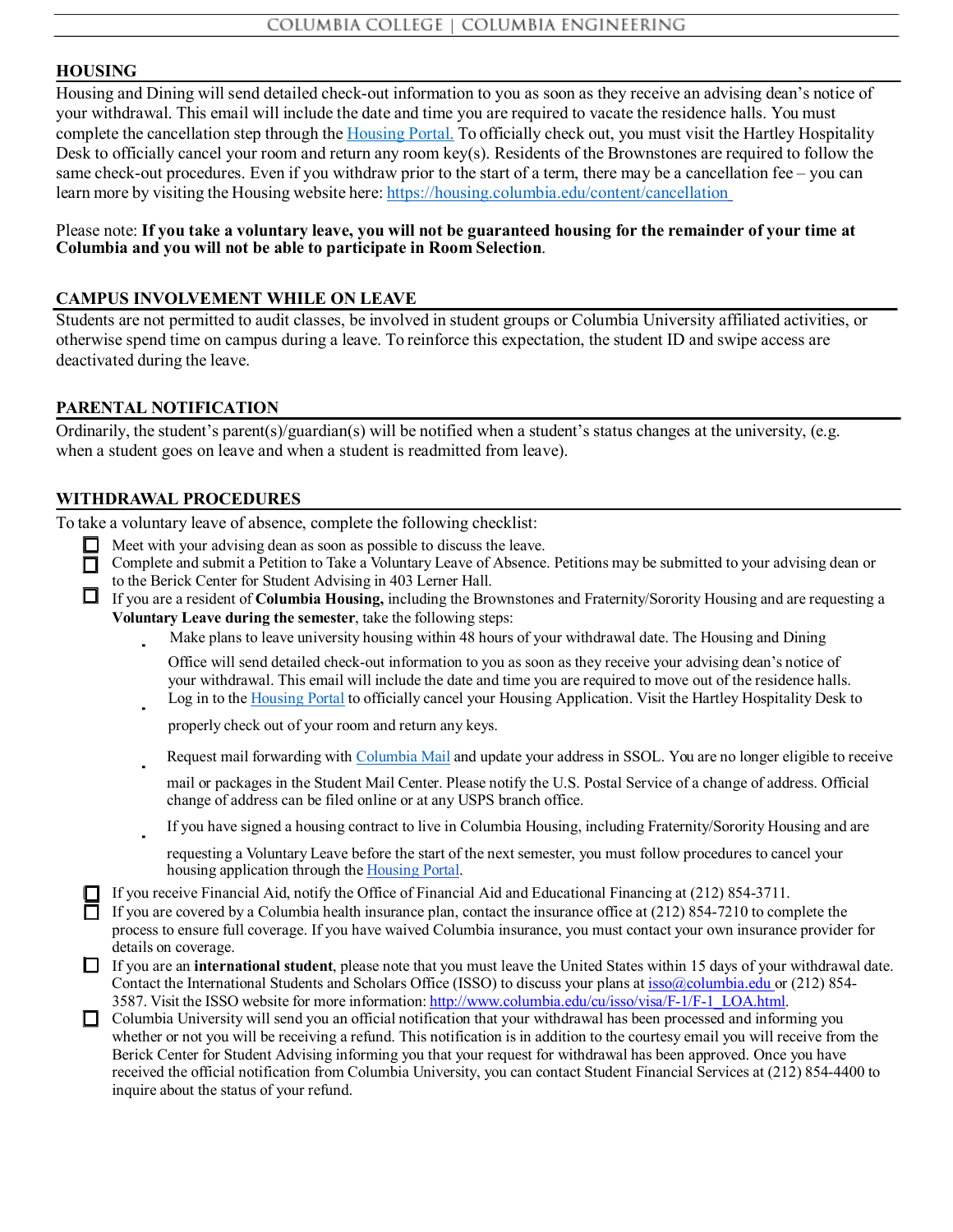# **READMISSION DEADLINES AND PROCEDURES**

You must complete the following readmission procedure by **June 1 for a fall term,** or **November 1 for a spring term**. All financial obligations to the University must be cleared before readmission. No student will be readmitted who has not met the following requirement:

Submit a letter to your advising dean requesting readmission. The letter should review the circumstances that led to the leave, describe in detail any activities pursued while out of school, and explain why you now feel able to **resume studies successfully.**

In exceptional cases, a SEAS student may apply for readmission following a one-term voluntary leave of absence. In addition to the letter outlined above, the student will need to provide to the Committee on Academic Standing a welldeveloped academic plan that has been approved by the departmental adviser and the CSA as part of the readmission process. This plan must demonstrate that his or her return to Columbia Engineering following a one-semester leave of absence will allow the student to properly follow the sequence of courses as required for the major and to meet all other graduation requirements by their  $8<sup>th</sup>$  semester.

## **SEARCHING FOR OFF-CAMPUS HOUSING**

You may submit a housing application at the beginning of May through the Housing Portal to be placed on the waitlist for on-campus Housing. For off-campus housing, contact the Off-Campus Housing Assistance Office (OCHA). You can access their listings and resources by logging in with your UNI and password.

## **QUESTIONS**

If you have any questions regarding your voluntary leave or readmission please contact your advising dean in the Berick Center for Student Advising (CSA). If you do not know who your advising dean is, you can check your SSOL or write to [csa@columbia.edu.](mailto:csa@columbia.edu)

# **ACKNOWLEDGEMENT OF RECEIPT OF POLICIES**

Please sign below that you have read and understood all of the above policies and procedures.

Print Name: UNI:

Signature: Date: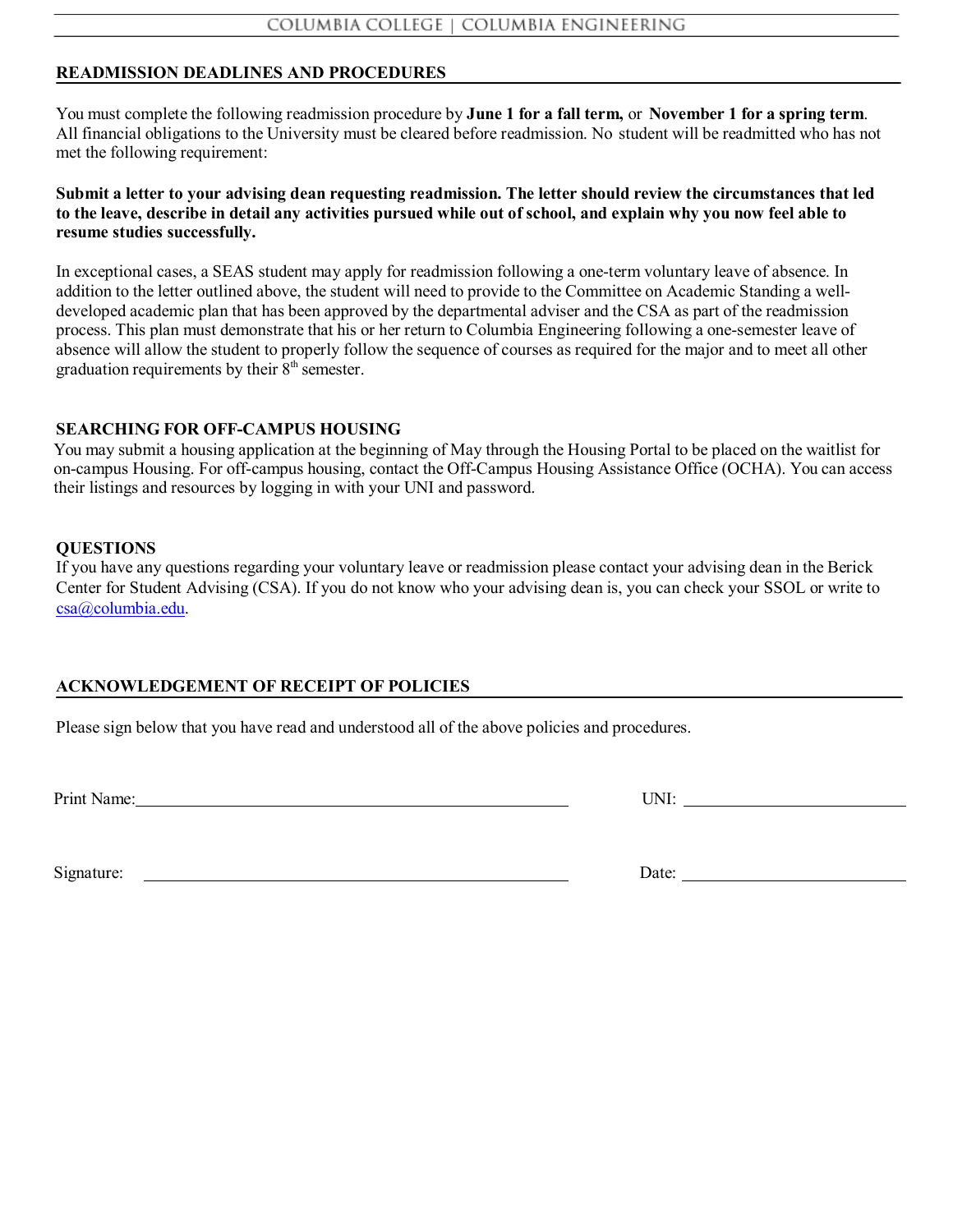Committee on Academic Standing

| Committee on Academic Standing<br><b>Petition to Take a Voluntary Leave of Absence</b><br>(Please Type or Print Clearly) |                                                                                         |                                                                                                                |                                                                  |  |  |  |
|--------------------------------------------------------------------------------------------------------------------------|-----------------------------------------------------------------------------------------|----------------------------------------------------------------------------------------------------------------|------------------------------------------------------------------|--|--|--|
| <b>Student Name:</b>                                                                                                     |                                                                                         | Date:                                                                                                          |                                                                  |  |  |  |
| UNI:                                                                                                                     | <b>Class Standing:</b><br><b>Cell Phone:</b><br>(First-year, sophomore, junior, senior) |                                                                                                                |                                                                  |  |  |  |
| School:<br>Columbia College (CC)                                                                                         |                                                                                         | Columbia Engineering (SEAS)                                                                                    |                                                                  |  |  |  |
| <b>Permanent Address:</b>                                                                                                |                                                                                         |                                                                                                                |                                                                  |  |  |  |
| Date requesting withdrawal:                                                                                              |                                                                                         | <b>Expected return:</b>                                                                                        |                                                                  |  |  |  |
| <b>CSA</b><br><b>Adviser:</b>                                                                                            |                                                                                         | Please indicate type and date of                                                                               | (email, appointment, walk-in, phone)                             |  |  |  |
| Do you currently live on Campus?                                                                                         | $Yes \mid \mid No \mid \mid$                                                            | Residence Hall: New York Channel All Channel And The Channel All Channel All Channel All Channel All Channel A |                                                                  |  |  |  |
| Are you a varsity athlete?                                                                                               | $Yes \mid \mid No \mid \mid$                                                            |                                                                                                                |                                                                  |  |  |  |
| Do you receive financial aid?                                                                                            | $Yes \mid \mid$<br>$\overline{N_0}$                                                     |                                                                                                                | Are you an International Student? Yes $\Box$<br>$\overline{N_0}$ |  |  |  |

## **STATEMENT TO THE COMMITTEE**

Please attach a brief statement to the Committee on Academic Standing along with a copy of your Degree Audit Report (DAR). Your statement should include the timing and expected duration of your voluntary leave and address how you plan to spend your time away. If you are requesting a leave during the semester but after the pass/fail deadline, please include a plan to complete your degree requirements within 8 semesters.

*INTERNAL USE ONLY:*

| Date                    | <b>Initials</b> | <b>Decision Notes:</b> |
|-------------------------|-----------------|------------------------|
| Received:               |                 |                        |
| Grid:                   |                 |                        |
| <b>Reviewed:</b>        |                 |                        |
| Approved                |                 |                        |
| <b>Denied</b>           |                 |                        |
| <b>Partial Approval</b> |                 |                        |
| 1x exception            |                 |                        |
| Pending                 |                 |                        |
|                         |                 |                        |